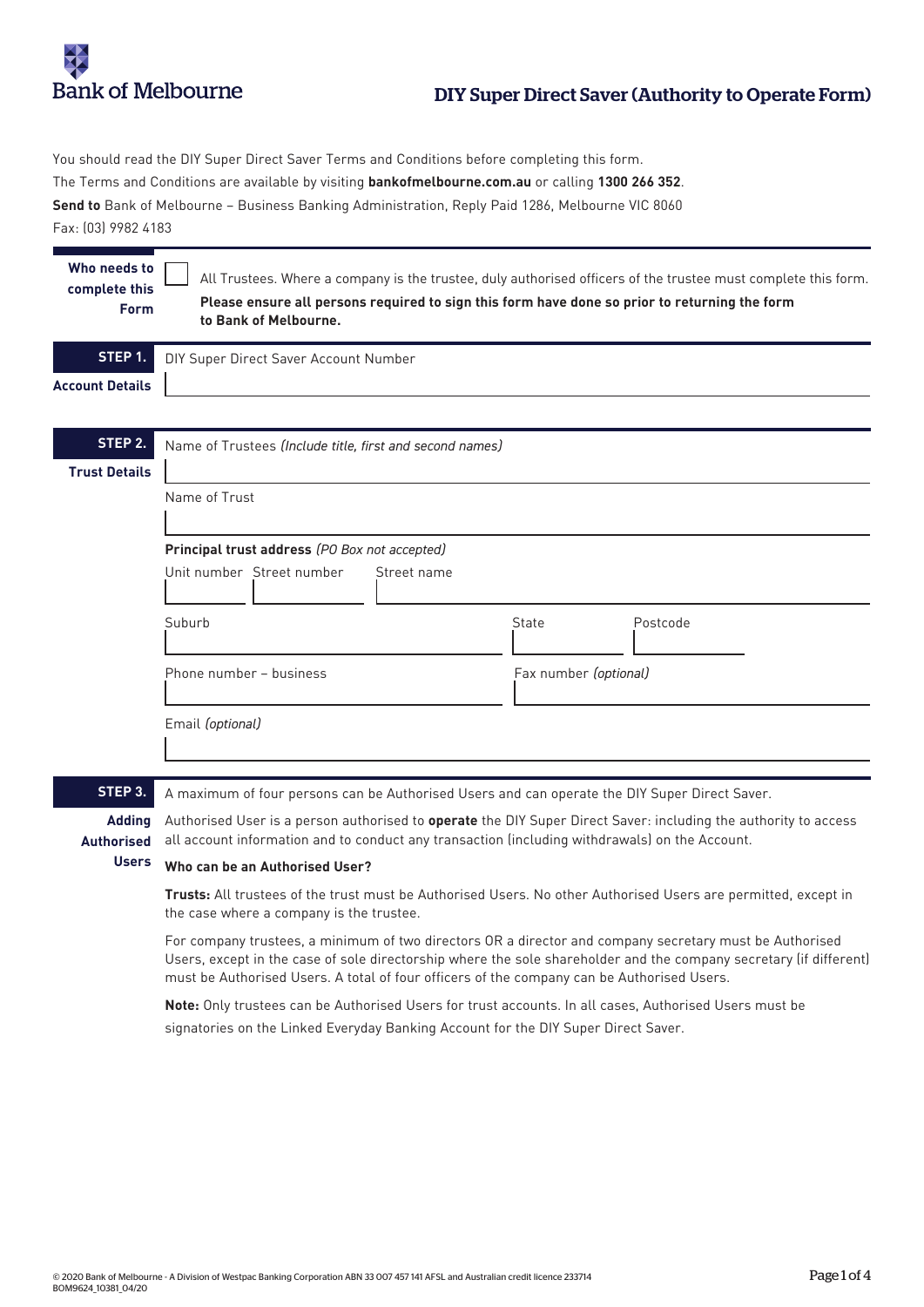### **Please add the following as Authorised Users on the DIY Super Direct Saver account.**

| STEP 3.                                                                                                                      | <b>Authorised User 1</b>                                                                                                                                                                                                          |                          |          |                                                                                                                                             |  |  |  |  |
|------------------------------------------------------------------------------------------------------------------------------|-----------------------------------------------------------------------------------------------------------------------------------------------------------------------------------------------------------------------------------|--------------------------|----------|---------------------------------------------------------------------------------------------------------------------------------------------|--|--|--|--|
| <b>Authorised</b>                                                                                                            | Trustee<br>Director                                                                                                                                                                                                               | <b>Company Secretary</b> | Employee |                                                                                                                                             |  |  |  |  |
| <b>Users</b>                                                                                                                 | Ms<br>Mrs<br>Mr                                                                                                                                                                                                                   | Other                    |          |                                                                                                                                             |  |  |  |  |
| (continued)                                                                                                                  | First name                                                                                                                                                                                                                        | Middle initial Surname   |          |                                                                                                                                             |  |  |  |  |
|                                                                                                                              |                                                                                                                                                                                                                                   |                          |          |                                                                                                                                             |  |  |  |  |
|                                                                                                                              | Personal residential address (PO Box not accepted)                                                                                                                                                                                |                          |          |                                                                                                                                             |  |  |  |  |
|                                                                                                                              | Unit number Street number<br>Street name                                                                                                                                                                                          |                          |          |                                                                                                                                             |  |  |  |  |
|                                                                                                                              | Suburb                                                                                                                                                                                                                            | State                    | Postcode | Country                                                                                                                                     |  |  |  |  |
|                                                                                                                              |                                                                                                                                                                                                                                   |                          |          |                                                                                                                                             |  |  |  |  |
|                                                                                                                              | Phone number – business                                                                                                                                                                                                           | Phone number - home      |          | Date of Birth<br>$\prime$                                                                                                                   |  |  |  |  |
|                                                                                                                              |                                                                                                                                                                                                                                   |                          |          |                                                                                                                                             |  |  |  |  |
|                                                                                                                              | Email (optional)                                                                                                                                                                                                                  |                          |          |                                                                                                                                             |  |  |  |  |
| Mailing address (if the same as above, please mark this box with an $X$ $\Box$ ) Correspondence will be sent to this address |                                                                                                                                                                                                                                   |                          |          |                                                                                                                                             |  |  |  |  |
|                                                                                                                              | Unit number Street number<br>Street name                                                                                                                                                                                          |                          |          |                                                                                                                                             |  |  |  |  |
|                                                                                                                              |                                                                                                                                                                                                                                   |                          |          |                                                                                                                                             |  |  |  |  |
|                                                                                                                              | Suburb                                                                                                                                                                                                                            | State                    | Postcode | Country                                                                                                                                     |  |  |  |  |
|                                                                                                                              | Please read the Declarations and the Privacy Statement at the end of this form before you sign.                                                                                                                                   |                          |          |                                                                                                                                             |  |  |  |  |
| Password<br>Signature                                                                                                        |                                                                                                                                                                                                                                   |                          |          |                                                                                                                                             |  |  |  |  |
|                                                                                                                              |                                                                                                                                                                                                                                   |                          |          | For the purpose of identification during telephone                                                                                          |  |  |  |  |
|                                                                                                                              |                                                                                                                                                                                                                                   |                          |          | enquiries, please provide a six (6) character<br>password. This password should not be the same<br>as your Internet/phone banking password. |  |  |  |  |
|                                                                                                                              | For existing Bank of Melbourne customers only                                                                                                                                                                                     |                          |          |                                                                                                                                             |  |  |  |  |
|                                                                                                                              | Do you currently have an Internet/phone banking access number?<br>Yes<br>l No                                                                                                                                                     |                          |          |                                                                                                                                             |  |  |  |  |
|                                                                                                                              | If yes, you can use your existing number to access the DIY Super Direct Saver account.<br>If no, a new access number will be sent to you. Note: All Authorised Users will receive a unique access number.                         |                          |          |                                                                                                                                             |  |  |  |  |
|                                                                                                                              | For new Bank of Melbourne customers                                                                                                                                                                                               |                          |          |                                                                                                                                             |  |  |  |  |
|                                                                                                                              | For security reasons, Bank of Melbourne must have identified all Authorised Users before access to the account<br>can be permitted. If you are not already an account holder or signatory in relation to a Westpac Group account, |                          |          |                                                                                                                                             |  |  |  |  |
|                                                                                                                              |                                                                                                                                                                                                                                   |                          |          |                                                                                                                                             |  |  |  |  |
|                                                                                                                              | you will need to:<br>1. Complete the Authority to Operate Form AND<br>2. Take the Authority to Operate Form and Identification to a Bank of Melbourne branch where we will confirm                                                |                          |          |                                                                                                                                             |  |  |  |  |
|                                                                                                                              |                                                                                                                                                                                                                                   |                          |          |                                                                                                                                             |  |  |  |  |
|                                                                                                                              | your identity OR                                                                                                                                                                                                                  |                          |          |                                                                                                                                             |  |  |  |  |
|                                                                                                                              | 3. Complete a "Certified Identification Form" and arrange for someone who satisfies the criteria for acceptable<br>certifiers noted on the form to confirm your identity. The form details the types of identification which can  |                          |          |                                                                                                                                             |  |  |  |  |

## be produced. Once this is done, mail the Authority to Operate Form, the Certified Identification Form and the certified copies of the identification produced to the above address.

### **Please remove the following as Authorised Users on the DIY Super Direct Saver account.**

| STEP 4.<br><b>Removing</b><br><b>Authorised</b><br><b>Users</b> | 1. | Mr<br>First name | Mrs | $\sqrt{}$ Ms | Other<br>Middle initial | Surname                                   |
|-----------------------------------------------------------------|----|------------------|-----|--------------|-------------------------|-------------------------------------------|
|                                                                 | 2. | Mr<br>First name | Mrs | Ms           | Other<br>Middle initial | Surname                                   |
|                                                                 | 3. | Mr<br>First name | Mrs | Ms           | Other<br>Middle initial | Surname                                   |
|                                                                 | 4. | Mr<br>First name | Mrs | Ms           | Other<br>Middle initial | Surname<br>$\sim$ $\sim$ $\sim$<br>$\sim$ |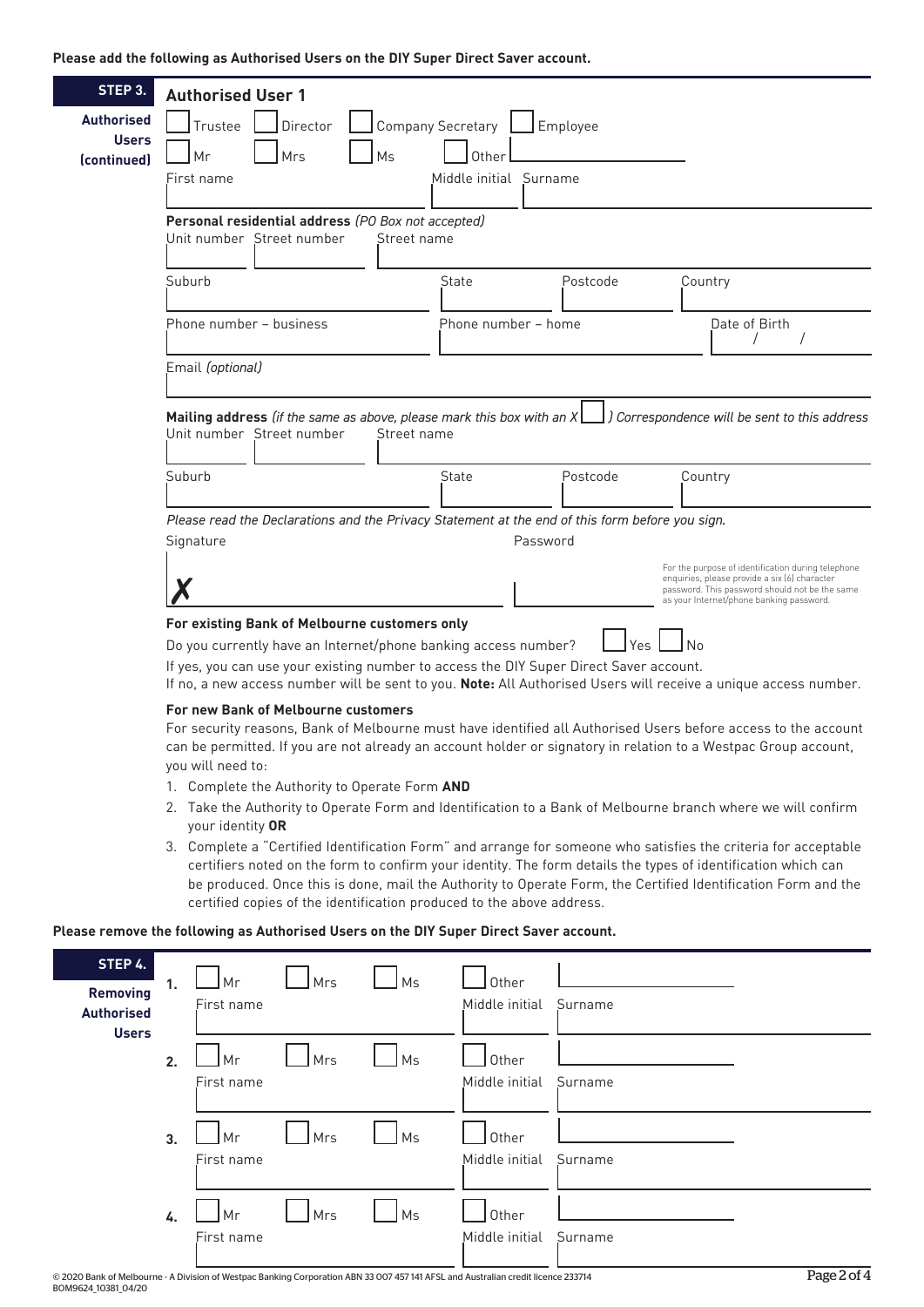# **STEP 5. Declarations**

#### **Who can approve and sign this form?**

**Trusts:** All trustees to sign.

**Company Trustee:** Two directors OR a director and company secretary to sign.

**Sole Director Company Trustee:** Sole director/secretary to sign.

#### **Declarations:**

- I/We declare that all information provided in this form is true and correct.
- I/We agree to ensure that all Authorised Users comply with the terms and conditions of the DIY Super Direct Saver. • I/We acknowledge that:
	- In the case of sole director company trustee I am the sole director and sole secretary and have full power and authority of the company to give the directions in this form.
	- In the case of a company trustee, I am a director or company secretary of the company and have full power and authority of the company to give the directions in this form.
	- In the case of trusts I am/We are/The company is the only trustee(s) of the trust and I/we/the company has/have full trust power and authority to give the directions in this form.
	- Each person nominated and who has signed as an Authorised User on this form is a signatory on the Linked Everyday Banking Account for the DIY Super Direct Saver and has full power and authority to operate the DIY Super Direct Saver in accordance with the terms and conditions of DIY Super Direct Saver.
	- Each person nominated and who has signed as an Authorised User on this form understands that personal information may be collected, maintained, used and disclosed in the manner and for the purposes set out in the Privacy Statement contained in this form.
- Bank of Melbourne reserves the right to request evidence of authority to approve this form and/or evidence that the entity named as the account holder exists, is validly constituted and is capable of being bound by the terms and conditions of the DIY Super Direct Saver.

| 1. Name (include title, first name and second names) | Signature <sup>^</sup> |
|------------------------------------------------------|------------------------|
| Position                                             | Date                   |
| 2. Name (include title, first name and second names) | Signature <sup>^</sup> |
| Position                                             | Date                   |
| 3. Name (include title, first name and second names) | Signature <sup>^</sup> |
| Position                                             | Date                   |
| 4. Name (include title, first name and second names) | Signature <sup>^</sup> |
| Position                                             | Date                   |

^ If executed as a company then executed in accordance with section 127 of the Corporations Act 2001 (C'wth) by authority of its directors.